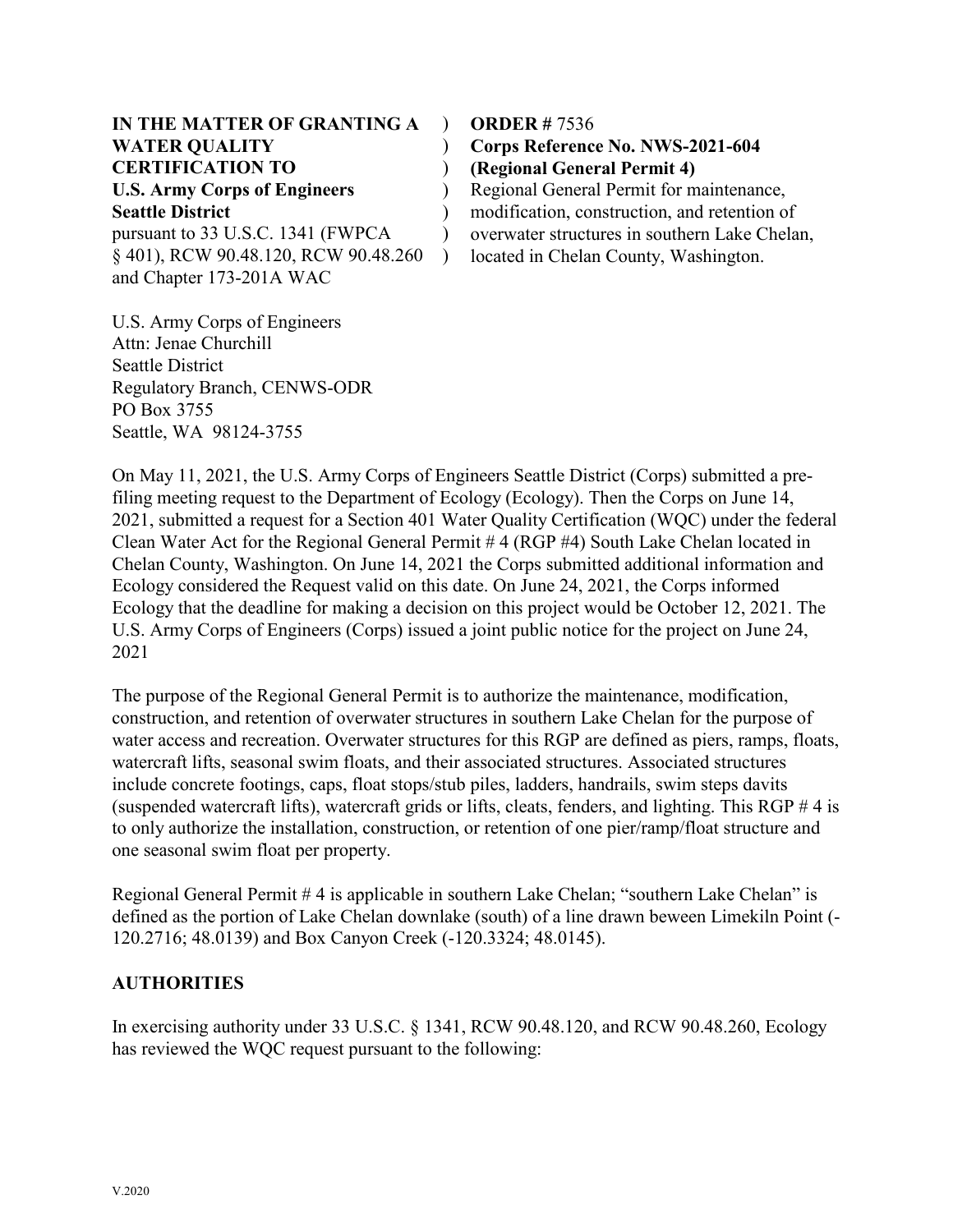- 1. Conformance with applicable water quality-based, technology-based, and toxic or pretreatment effluent limitations as provided under 33 U.S.C. §§1311, 1312, 1313, 1316, and 1317.
- 2. Conformance with the state water quality standards contained in Chapter 173-201A WAC and authorized by 33 U.S.C. §1313 and by Chapter 90.48 RCW, and with other applicable state laws; and
- 3. Conformance with the provision of using all known, available and reasonable methods to prevent and control pollution of state waters as required by RCW 90.48.010.
- 4. Conformance with Washington's prohibition on discharges that cause or tend to cause pollution of waters of the state of Washington. RCW 90.48.080.
- 5. The project proponent of the project authorized is responsible for obtaining all other permits, licenses, and certifications that may be required by federal, state, local or tribal authorities.

# **WATER QUALITY CERTIFICATION CONDITIONS**

With this Water Quality Certification (WQC) Order, Ecology is granting with conditions, the Corps' request for a Section 401 Water Quality Certification for the Clean Water Act for the Regional General Permit # 4 (RGP #4) South Lake Chelan located in Chelan County, Washington. Ecology has determined that the proposed discharges will comply with all applicable state water quality requirements, provided the project is conducted in accordance with the Section 401 Water Quality Certification request that Ecology received on June 14, 2021, the supporting documents referenced in Table 1 below, **and the conditions of this WQC Order**.

Specific condition justifications and citations required by 40 CFR 121.7(d)(1) are provided below each condition in *italic text.*

| <b>Date Received</b> | <b>Document</b><br><b>Type</b>                                        | Title & Date                                                                                    | Author                                             |
|----------------------|-----------------------------------------------------------------------|-------------------------------------------------------------------------------------------------|----------------------------------------------------|
| May 11, 2021         | Pre-filling<br>Meeting<br>Request                                     | Pre-filling Meeting Request Form<br>(dated May 11, 2021)                                        | Jenae Churchill/U.S.<br>Army Corps of<br>Engineers |
| June 14, 2021        | Request for<br>Clean Water<br>Act Section 401<br><b>Water Quality</b> | Request for Clean Water Act<br>Section 401 Water Quality<br>Certification (dated June 14, 2021) | Jenae Churchill/U.S.<br>Army Corps of<br>Engineers |

**Table 1.** Supporting Documents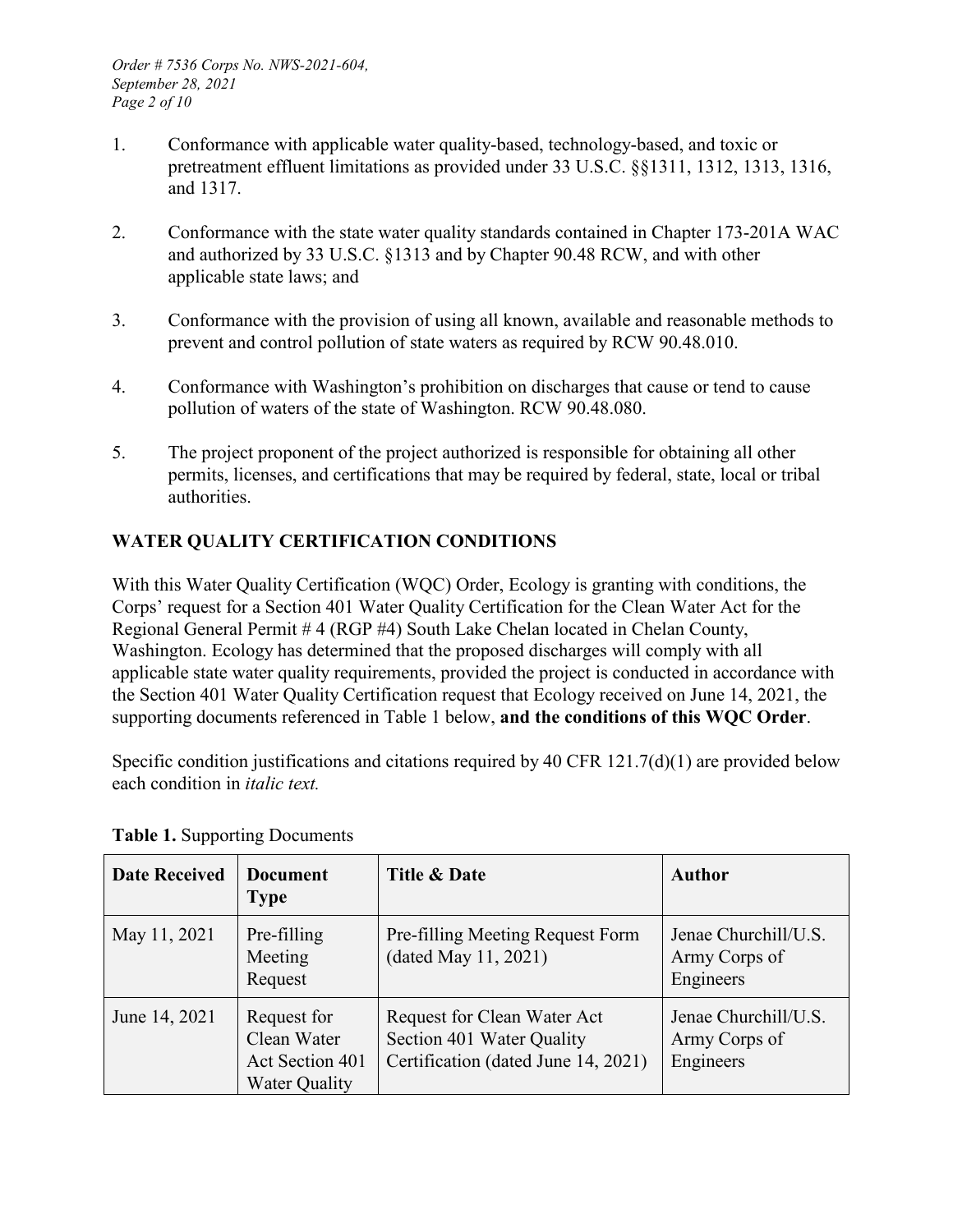|               | Certification                                      |                                                                                                                                                                               |                                 |
|---------------|----------------------------------------------------|-------------------------------------------------------------------------------------------------------------------------------------------------------------------------------|---------------------------------|
| May 11, 2021  | RGP 4 Intro<br>Text                                | Department of Army Regional<br>General Permit 4 (dated NA)                                                                                                                    | U.S. Army Corps of<br>Engineers |
| May 11, 2021  | RGP 4 General<br>Conditions                        | General Conditions for Regional<br>General Permit 4 (dated NA)                                                                                                                | U.S. Army Corps of<br>Engineers |
| May 11, 2021  | RGP <sub>4</sub><br>Appendix A                     | Appendix A, Regional General<br>Permit 4, List of Requirements<br>(dated NA)                                                                                                  | U.S. Army Corps of<br>Engineers |
| May 11, 2021  | RGP Appendix<br>$B-C$                              | Appendix B, Map of Southern<br>Lake Chelan and Appendix C,<br>Plant List and Example Planting<br>Plan (dated NA)                                                              | U.S. Army Corps of<br>Engineers |
| May 11, 2021  | RGP <sub>4</sub><br>Appendix D-E                   |                                                                                                                                                                               | U.S. Army Corps of<br>Engineers |
| May 11, 2021  | Proof of Pre-<br><b>Filling Meeting</b><br>Request | Appendix D, Status/As Built<br><b>Report for Mitigation Work</b><br>Completion for RGP 4 and<br>Appendix E, Mitigation Planting<br>Monitoring Report for RGP 4,<br>(dated NA) | U.S. Army Corps of<br>Engineers |
| July 22, 2021 | Consolidated<br><b>JPN Public</b><br>Comments      | <b>Consolidated JPN Comments for</b><br>Regional General Permit 4 (1352)<br>89) (dated NA)                                                                                    | U.S. Army Corps of<br>Engineers |

Issuance of this Section 401 Water Quality Certification for this proposal does not authorize the Corps to exceed applicable state water quality standards (Chapter 173-201A WAC), ground water quality standards (Chapter 173-200 WAC) or sediment quality standards (Chapter 173-204 WAC). Furthermore, nothing in this Section 401 Water Quality Certification absolves the Corps from liability for contamination and any subsequent cleanup of surface waters, ground waters, or sediments resulting from project construction or operations.

Specific condition justifications and citations required by 40 CFR 121.7(d)(1) are provided below each condition in *italic text.*

### **A. General Conditions**

Clean Water Act (CWA) Section 401 certification is granted with conditions to the Corps. Ecology has determined that any discharge from the proposed project will comply with water quality requirements, as defined by 40 CFR 121.1(n), subject to the following conditions pursuant to Section 33 USC §1341(d). Additionally, the following conditions will be incorporated into the Corps permit and strictly adhered to by the Corps. This WQC Order does not authorize direct, indirect, permanent, or temporary impacts to waters of the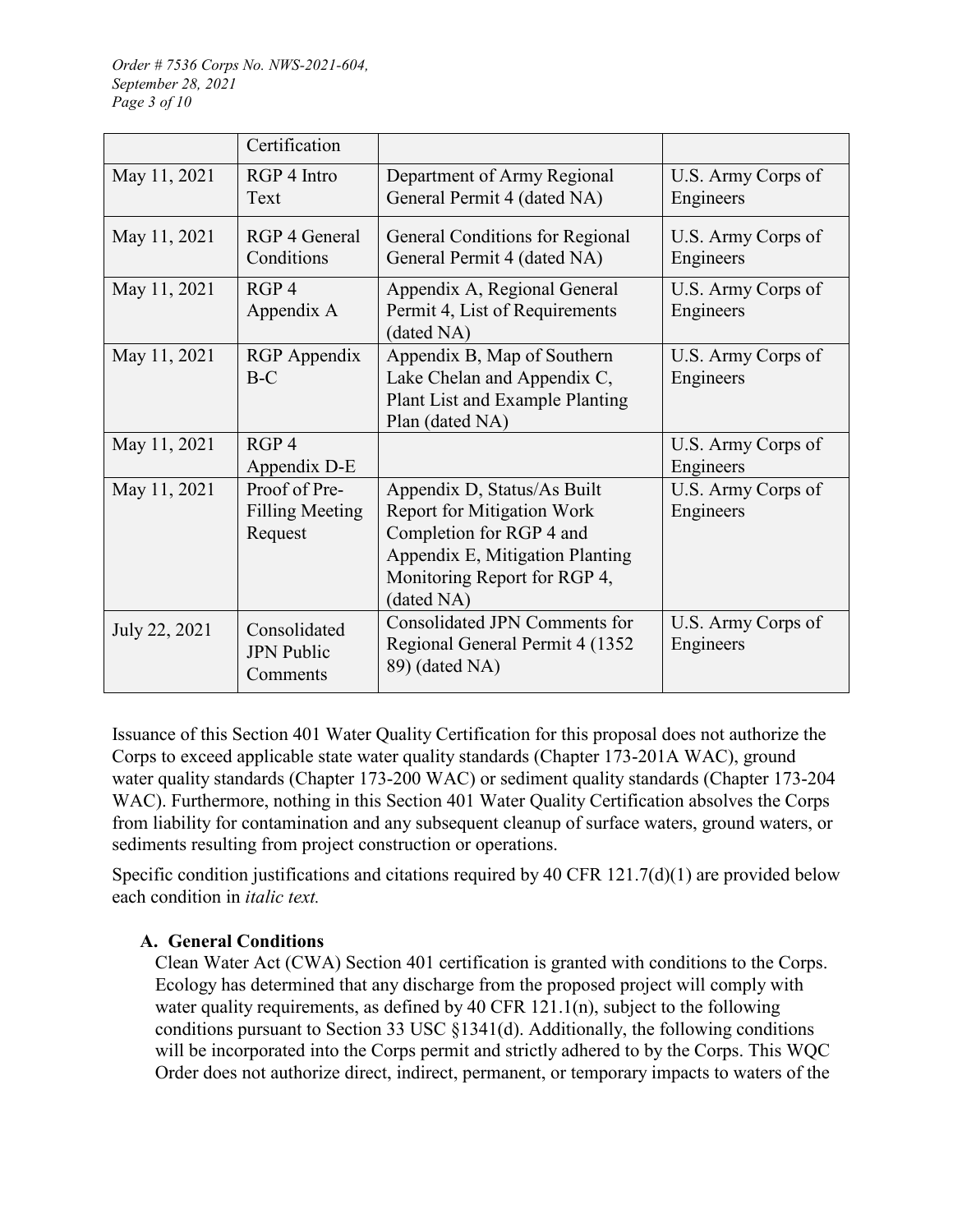state or related aquatic resources, except as specifically provided for in conditions of this WQC Order.

Specific condition justifications and citations required by 40 CFR 121.7(d)(1) are provided below each condition in *italic text.*

- 1. In this WQC Order, the term "Project Proponent" shall mean the prospective permittee(s), and its agents, assignees, and contractors seeking authorization under RGP 4.
	- *Justification - Ecology needs to identify that conditions of this WQC Order apply to anyone conducting work on behalf of the Project Proponent to ensure compliance with the water quality standards and other applicable state laws.*
	- *Citation - 40 CFR 121.1(j), Chapter 90.48 RCW, Chapter 90.48.080 RCW, Chapter 90.48.120 RCW, Chapter 90.48.260 RCW, Chapter 173-200 WAC, Chapter 173-201A WAC, and Chapter 173-225-010 WAC.*
- 2. Work authorized by this WQC Order is limited to the work described in Regional General Permit (RGP) 4 received by Ecology on June 14, 2021, unless otherwise authorized by Ecology.
	- *Justification - Ecology has the authority to prevent and control pollution of state waters. By authorizing a discharge into a water of the state, through a WQC, Ecology is certifying the project as proposed will not negatively impact our state's water quality. Therefore, it is imperative the project is conducted as it was presented during the review process. Any deviations from information within the WQC Request package and this WQC Order must be disclosed prior to the initiation of the planned work.*
	- *Citation - 40 CFR 121.5, Chapter 90.48 RCW, Chapter 90.48.030 RCW, Chapter 90.48.120 RCW, Chapter 90.48.260 RCW, Chapter 173-200 WAC, Chapter 173-201A WAC, Chapter 173-204 WAC, and Chapter 173-225-010 WAC.*
- 3. This WQC Order does not authorize direct, indirect, permanent, or temporary impacts to waters of the state or related aquatic resources, except as specifically provided for in conditions of this WQC Order.
	- *Justification - Ecology has the authority to prevent and control pollution of state waters, and to protect designated uses. By authorizing a discharge into a water of the state, through a water quality certification, we are certifying the project as proposed will not negatively impact our state's water quality and will comply with the state's water quality requirements. Therefore, it is imperative the project is conducted as it was presented during the review process, and as conditioned herein.*
	- *Citation - Chapter 90.48 RCW, Chapter 90.48.030 RCW, Chapter 173-200 WAC, Chapter 173-201A WAC, Chapter 173-201A-300(2)(e)(i) WAC, Chapter 173-201A-310 WAC, Chapter 173-204-120 WAC, and Chapter 173-225-010 WAC.*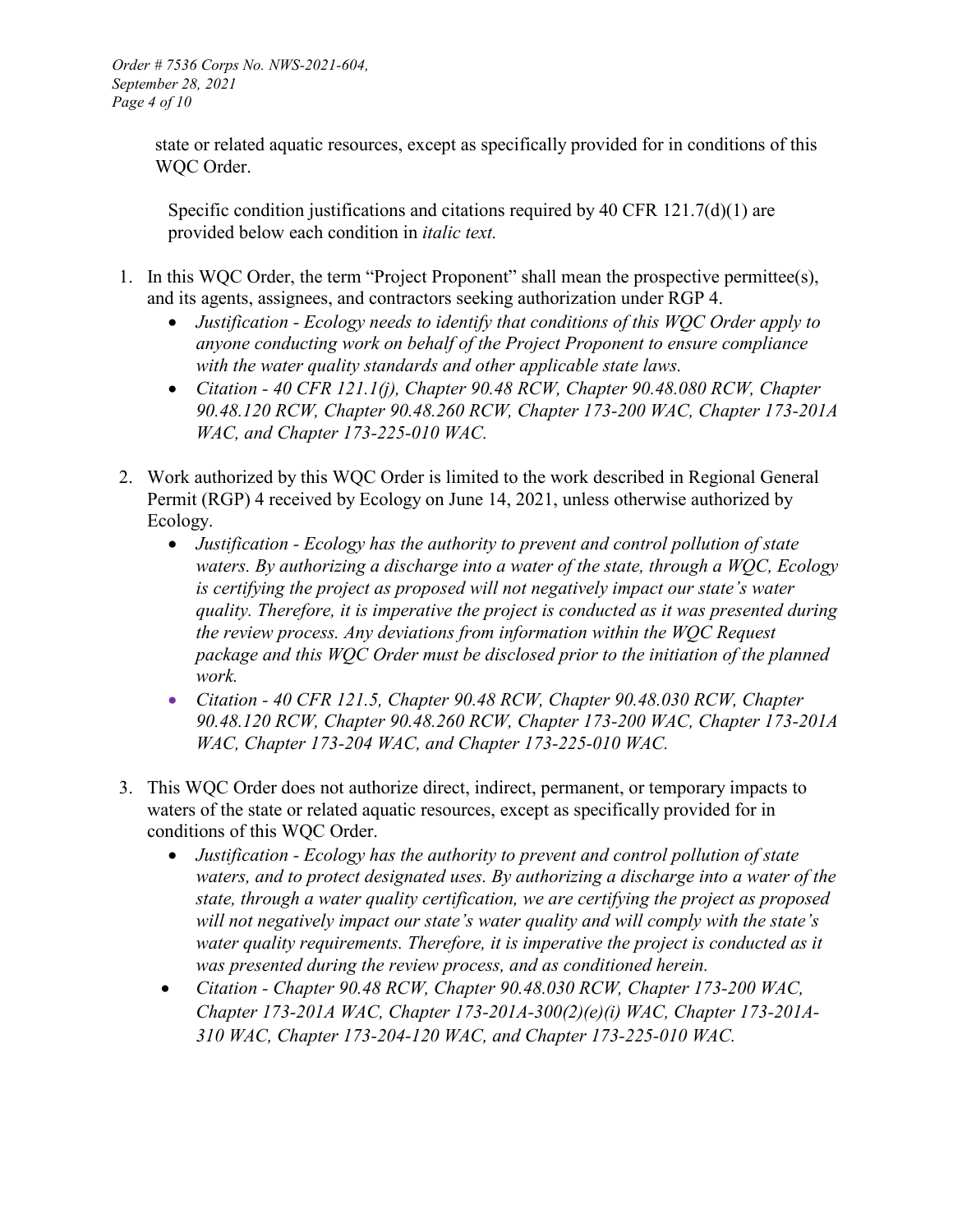- 4. Nothing in this WQC Order waives Ecology's discretionary authority to issue additional Orders if Ecology determines that further actions are necessary to implement the water quality laws of the state.
	- *Justification - Ecology must protect waters of the state from all discharges and potential discharges of pollution that can affect water quality to protect aquatic life and beneficial uses.*
	- *Citation - Chapter 90.48.120 RCW, Chapter 173-201A WAC, and Chapter 173-225- 010 WAC.*

# **B. Timing**

- 1. This Order will expire five (5) years from the date of issuance of the Corps permit.
	- *Justification - Certifications are required for any license or permit that authorizes an activity that may result in a discharge. Ecology needs to be able to specify how long the WQC Order will be in effect.*
	- *Citation - Chapter 90.48 RCW, Chapter 173-201A, and Chapter 173-225-010 WAC.*

## **C. Water Quality Monitoring & Criteria**

- 1. This Order does not authorize the Applicant to exceed applicable water quality standards beyond the limits established in WAC 173-201A- 200(1)(e)(i).
	- *Justification - This condition provides citation to the appropriate water quality standard criteria to protect surface waters of the state. Ecology must protect waters of the state from all discharges and potential discharges of pollution that can affect water quality to protect aquatic life and beneficial uses.*
	- *Citation - Chapter 90.48 RCW, Chapter 90.48.030 RCW, Chapter 90.48.080 RCW, Chapter 173-201A WAC, Chapter 173-201A-300-330 WAC, Chapter 173-204-120 WAC, and Chapter 173-225-010 WAC.*

# **D. Construction**

### General Conditions

- 1. All work in and near waters of the state shall be conducted to minimize turbidity, erosion, and other water quality impacts. Construction stormwater, sediment, and erosion control Best Management Practices (BMPs) suitable to prevent exceedances of state water quality standards shall be in place before starting maintenance and shall be maintained throughout the duration of the activity.
	- *Justification - Disturbed areas without appropriate BMP's and construction methods can discharge excess sediment to waters of the state and degrade water quality. Ecology must protect waters of the state from all discharges and potential discharges of pollution that can affect water quality to protect aquatic life and beneficial uses.*
	- *Citation - Chapter 90.48 RCW, Chapter 90.48.030 RCW, Chapter 90.48.080 RCW, Chapter 173-201A WAC, Chapter 173-201A-300-330 WAC, Chapter 173-204-120 WAC, and Chapter 173-225-010 WAC.*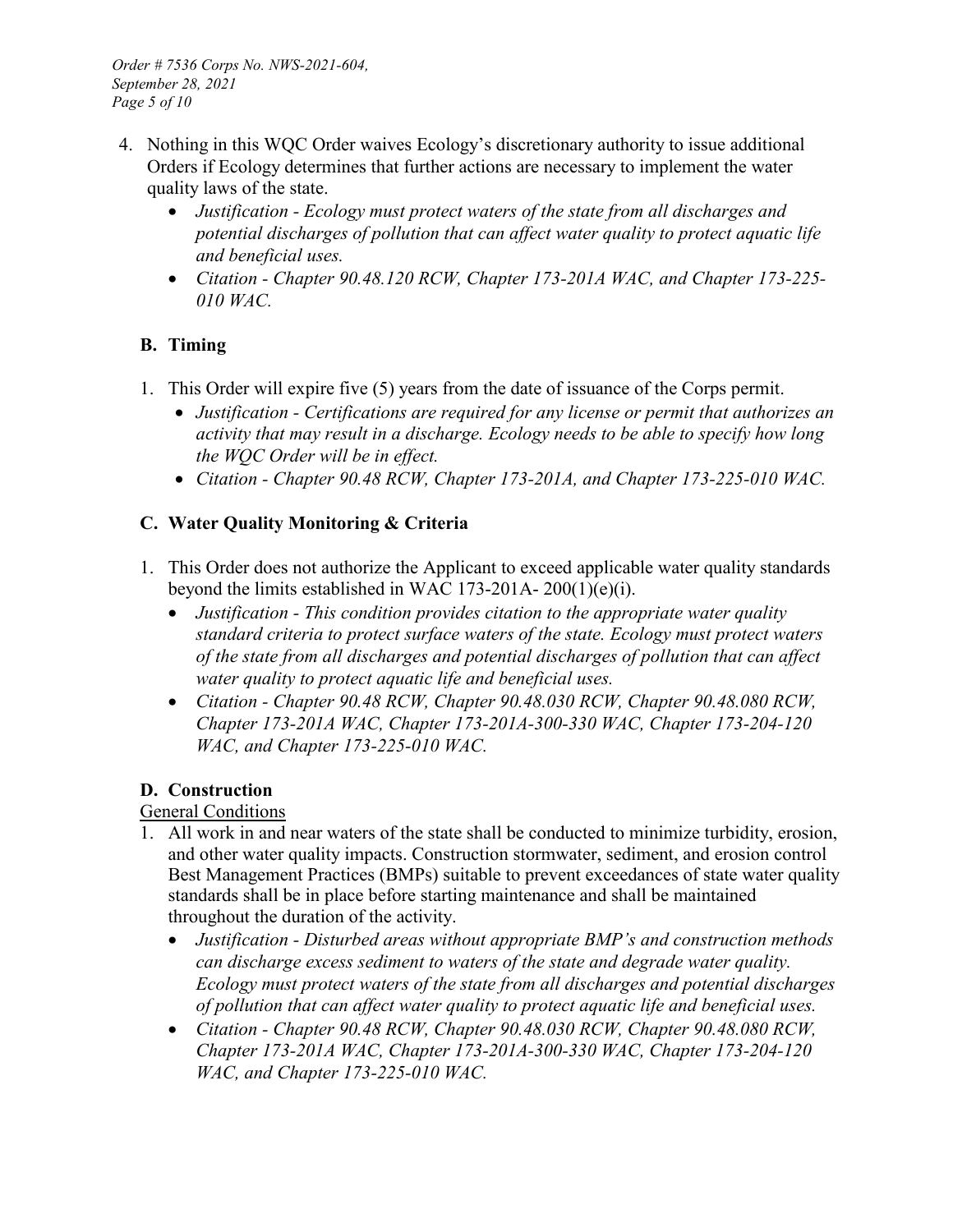- 2. All equipment being used below the ordinary high water mark shall utilize biodegradable hydraulic fluid.
	- *Justification - Ecology must protect waters of the state from all discharges and potential discharges of pollution that can affect water quality to protect aquatic life and beneficial uses.*
	- *Citation - Chapter 90.48 RCW, Chapter 90.48.030 RCW, Chapter 90.48.080 RCW, Chapter 173-201A WAC, Chapter 173-201A-300-330 WAC, Chapter 173-204-120 WAC, and Chapter 173-225-010 WAC.*
- 3. Equipment used for this project shall be free of external petroleum-based products while used around the waters of the state, including wetlands. Accumulation of soils or debris shall be removed from the drive mechanisms (wheels, tires, tracks, etc.) and the undercarriage of equipment prior to its use around waters of the state, including wetlands.
	- *Justification - Ecology must protect waters of the state from all discharges and potential discharges of pollution that can affect water quality to protect aquatic life and beneficial uses.*
	- *Citation - Chapter 90.48 RCW, Chapter 90.48.030 RCW, Chapter 90.48.080 RCW, Chapter 90.56 RCW, Chapter 173-201A WAC, Chapter 173-201A-300-330 WAC, Chapter 173-204-120 WAC, and Chapter 173-225-010 WAC.*
- 4. No equipment shall enter, operate, be stored or parked within any sensitive area except as specifically provided for in this Order.
	- *Justification - Ecology must protect waters of the state from all discharges and potential discharges of pollution that can affect water quality to protect aquatic life and beneficial uses.*
	- *Citation - Chapter 90.48 RCW, Chapter 90.48.030 RCW, Chapter 90.48.080 RCW, Chapter 173-201A WAC, Chapter 173-201A-300-330 WAC, Chapter 173-204-120 WAC, and Chapter 173-225-010 WAC.*
- 5. Fuel hoses, oil drums, oil or fuel transfer valves and fittings, etc., shall be checked regularly for drips or leaks, and shall be maintained and stored properly to prevent spills into state waters.
	- *Justification - Ecology must protect waters of the state from all discharges and potential discharges of pollution that can affect water quality to protect aquatic life and beneficial uses.*
	- *Citation - Chapter 90.48 RCW, Chapter 90.48.030 RCW, Chapter 90.48.080 RCW, Chapter 90.56 RCW, Chapter 173-200, Chapter 173-201A WAC, Chapter 173-201A-300-330 WAC, Chapter 173-204-120 WAC, and Chapter 173-225-010 WAC.*
- 6. Wash water containing oils, grease, or other hazardous materials resulting from washing of equipment or working areas shall not be discharged into state waters. The Applicant shall set up a designated area for washing down equipment.
	- *Justification - Ecology must protect waters of the state from all discharges and potential discharges of pollution that can affect water quality to protect aquatic life and beneficial uses.*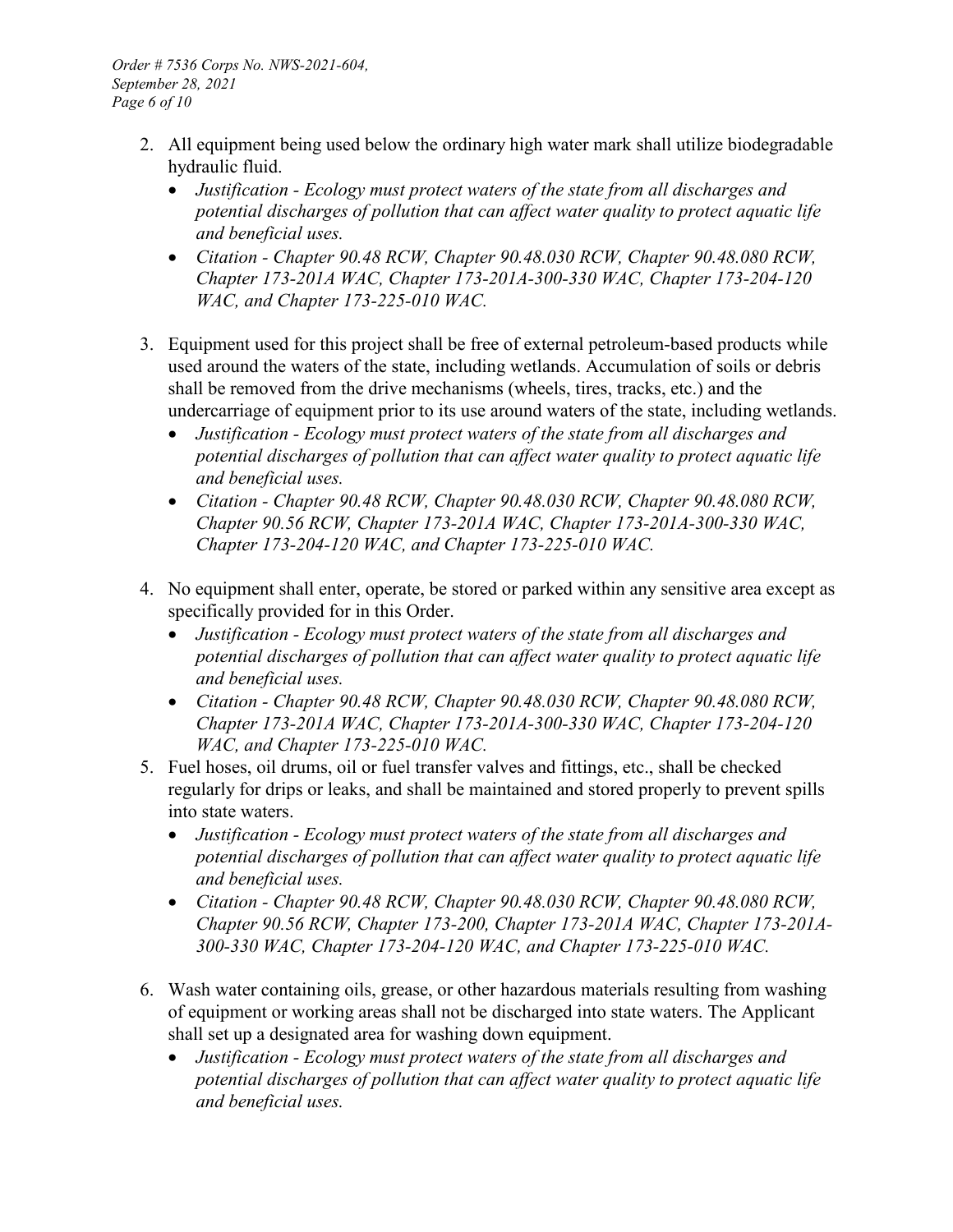• *Citation - Chapter 90.48 RCW, Chapter 90.48.030 RCW, Chapter 90.48.080 RCW, Chapter 90.56 RCW, Chapter 173-201A WAC, Chapter 173-201A-300-330 WAC, Chapter 173-204-120 WAC, and Chapter 173-225-010 WAC.*

#### **E. Emergency/Contingency Measures**

- 1. The Project Proponent shall develop and implement a spill prevention and containment plan for this project.
	- *Justification - Ecology must ensure that the Project Proponent has a plan to prevent pollution from entering waterways. Ecology must protect waters of the state from all discharges and potential discharges of pollution that can affect water quality to protect aquatic life and beneficial uses.*
	- *Citation - Chapter 90.48 RCW, Chapter 90.48.030 RCW, Chapter 90.48.080 RCW, Chapter 90.56 RCW, Chapter 90.56.280 RCW, Chapter 173-201A WAC, Chapter 173-201A-300-330 WAC, Chapter 173-204-120 WAC, Chapter 173-225-010 WAC, and Chapter 173-303-145 WAC.*
- 2. The Project Proponent shall have adequate and appropriate spill response and cleanup materials available on site to respond to any release of petroleum products or any other material into waters of the state.
	- *Justification - Ecology must have assurance that the Project Proponent has the material readily available in WQC Order to address any spills that might occur to protect waters of the state. Ecology must protect waters of the state from all discharges and potential discharges of pollution that can affect water quality to protect aquatic life and beneficial uses.*
	- *Citation - Chapter 90.48 RCW, Chapter 90.48.030 RCW, Chapter 90.48.080 RCW, Chapter 90.56 RCW, Chapter 90.56.280 RCW, Chapter 173-201A WAC, Chapter 173-201A-300-330 WAC, Chapter 173-204-120 WAC, Chapter 173-225-010 WAC, and Chapter 173-303-145 WAC.*
- 3. Fuel hoses, oil drums, oil or fuel transfer valves and fittings, etc., shall be checked regularly for drips or leaks, and shall be maintained and stored properly to prevent spills into state waters.
	- *Justification - Ecology must protect waters of the state from all discharges and potential discharges of pollution that can affect water quality to protect aquatic life and beneficial uses.*
	- *Citation - Chapter 90.48 RCW, Chapter 90.48.030 RCW, Chapter 90.48.080 RCW, Chapter 90.56 RCW, Chapter 90.56.280 RCW, Chapter 173-201A WAC, Chapter 173-201A-300-330 WAC, Chapter 173-204-120 WAC, Chapter 173-225-010 WAC, and Chapter 173-303-145 WAC.*
- 4. Work causing distressed or dying fish and discharges of oil, fuel, or chemicals into state waters or onto land with a potential for entry into state waters is prohibited. If such work,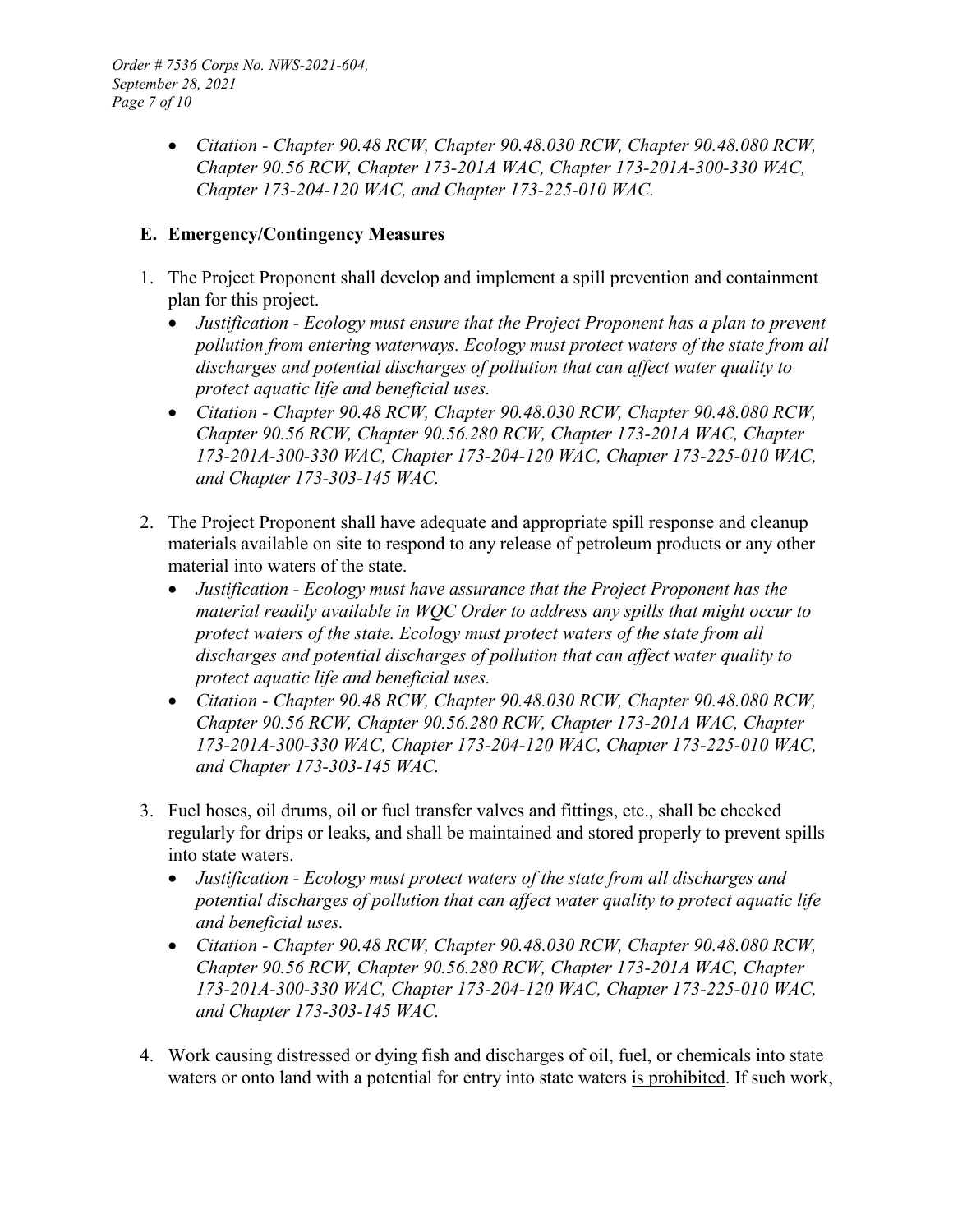conditions, or discharges occur, the Project Proponent shall notify Ecology's Federal Permit Manager per condition A2 and immediately take the following actions:

- a. Cease operations at the location of the non-compliance.
- b. Assess the cause of the water quality problem and take appropriate measures to correct the problem and prevent further environmental damage.
- c. In the event of a discharge of oil, fuel, or chemicals into state waters, or onto land with a potential for entry into state waters, containment and cleanup efforts shall begin immediately and be completed as soon as possible, taking precedence over normal work. Cleanup shall include proper disposal of any spilled material and used cleanup materials.
- d. Immediately notify Ecology's Regional Spill Response Office and the Washington State Department of Fish & Wildlife with the nature and details of the problem, any actions taken to correct the problem, and any proposed changes in operation to prevent further problems.
- e. Immediately notify the National Response Center at 1-800-424-8802, for actual spills to water only.
- *Justification - This condition is necessary to prevent oil and hazardous materials spills from causing environmental damage and to ensure compliance with water quality requirements. The sooner a spill is reported, the quicker it can be addressed, resulting in less harm. Ecology must protect waters of the state from all discharges and potential discharges of pollution that can affect water quality to protect aquatic life and beneficial uses.*
- *Citation - Chapter 90.48 RCW, Chapter 90.48.030 RCW, Chapter 90.48.080 RCW, Chapter 90.56 RCW, Chapter 90.56.280 RCW, Chapter 173-201A WAC, Chapter 173-201A-300-330 WAC, Chapter 173-204-120 WAC, Chapter 173-225-010 WAC, and Chapter 173-303-145 WAC.*
- 5. Notify Ecology's Regional Spill Response Office immediately if chemical containers (e.g. drums) are discovered on-site or any conditions present indicating disposal or burial of chemicals on-site that may impact surface water or ground water.
	- *Justification - Oil and hazardous materials spills cause environmental damage. The sooner a spill is reported, the quicker it can be addressed, resulting in less harm. Ecology must protect waters of the state from all discharges and potential discharges of pollution that can affect water quality to protect aquatic life and beneficial uses.*
	- *Citation - Chapter 90.48 RCW, Chapter 90.48.030 RCW, Chapter 90.48.080 RCW, Chapter 90.56 RCW, Chapter 90.56.280 RCW, Chapter 173-201A WAC, Chapter 173-201A-300-330 WAC, Chapter 173-204-120 WAC, Chapter 173-225-010 WAC, and Chapter 173-303-145 WAC.*

### **YOUR RIGHT TO APPEAL**

You have a right to appeal this Order to the Pollution Control Hearing Board (PCHB) within 30 days of the date of receipt of this Order. The appeal process is governed by Chapter 43.21B RCW and Chapter 371-08 WAC. "Date of receipt" is defined in RCW 43.21B.001(2).

To appeal you must do both of the following within 30 days of the date of receipt of this Order: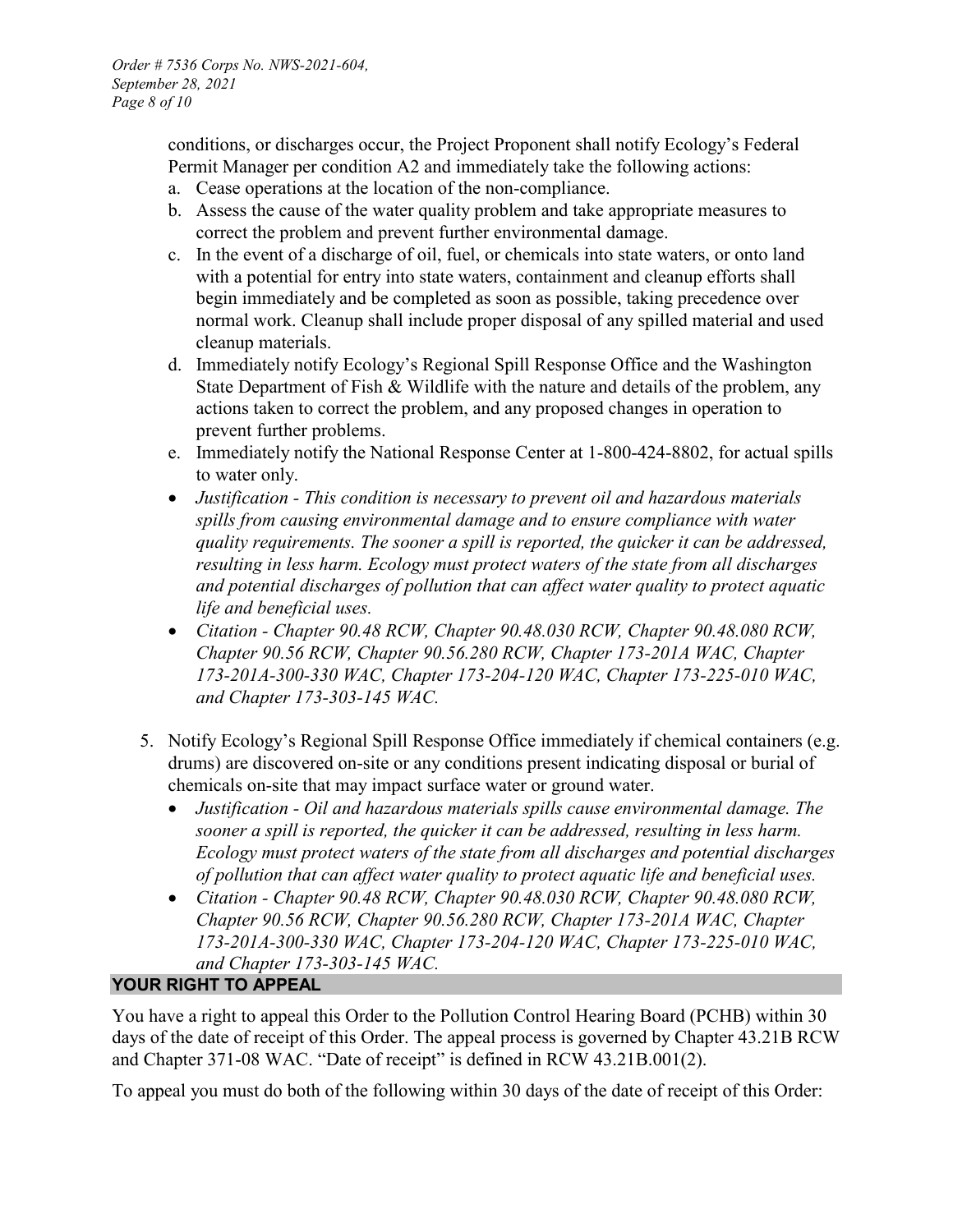- File your appeal and a copy of this Order with the PCHB (see addresses below). Filing means actual receipt by the PCHB during regular business hours.
- Serve a copy of your appeal and this Order on Ecology in paper form by mail or in person. (See addresses below.) E-mail is not accepted.

You must also comply with other applicable requirements in Chapter 43.21B RCW and Chapter 371-08 WAC.

#### **ADDRESS AND LOCATION INFORMATION**

| <b>Street Addresses</b>                                                                                    | <b>Mailing Addresses</b>                                                                                |
|------------------------------------------------------------------------------------------------------------|---------------------------------------------------------------------------------------------------------|
| <b>Department of Ecology</b><br>Attn: Appeals Processing Desk<br>300 Desmond Drive SE<br>Lacey, $WA$ 98503 | <b>Department of Ecology</b><br>Attn: Appeals Processing Desk<br>PO Box 47608<br>Olympia, WA 98504-7608 |
| <b>Pollution Control Hearings Board</b><br>1111 Israel Road SW<br><b>STE 301</b><br>Tumwater, WA 98501     | <b>Pollution Control Hearings Board</b><br>PO Box 40903<br>Olympia, WA 98504-0903                       |

#### **CONTACT INFORMATION**

Please direct all questions about this Order to:

Lori White Department of Ecology Central Regional Office 1250 W Alder Street Union Gap, WA 98903

(509) 575-2616 [lori.white@ecy.wa.gov](mailto:lori.white@ecy.wa.gov)

#### **MORE INFORMATION**

- **Pollution Control Hearings Board Website** http://www.eluho.wa.gov/Board/PCHB
- **Chapter 43.21B RCW - Environmental and Land Use Hearings Office – Pollution Control Hearings Board** http://app.leg.wa.gov/RCW/default.aspx?cite=43.21B
- **Chapter 371-08 WAC – Practice And Procedure** http://app.leg.wa.gov/WAC/default.aspx?cite=371-08